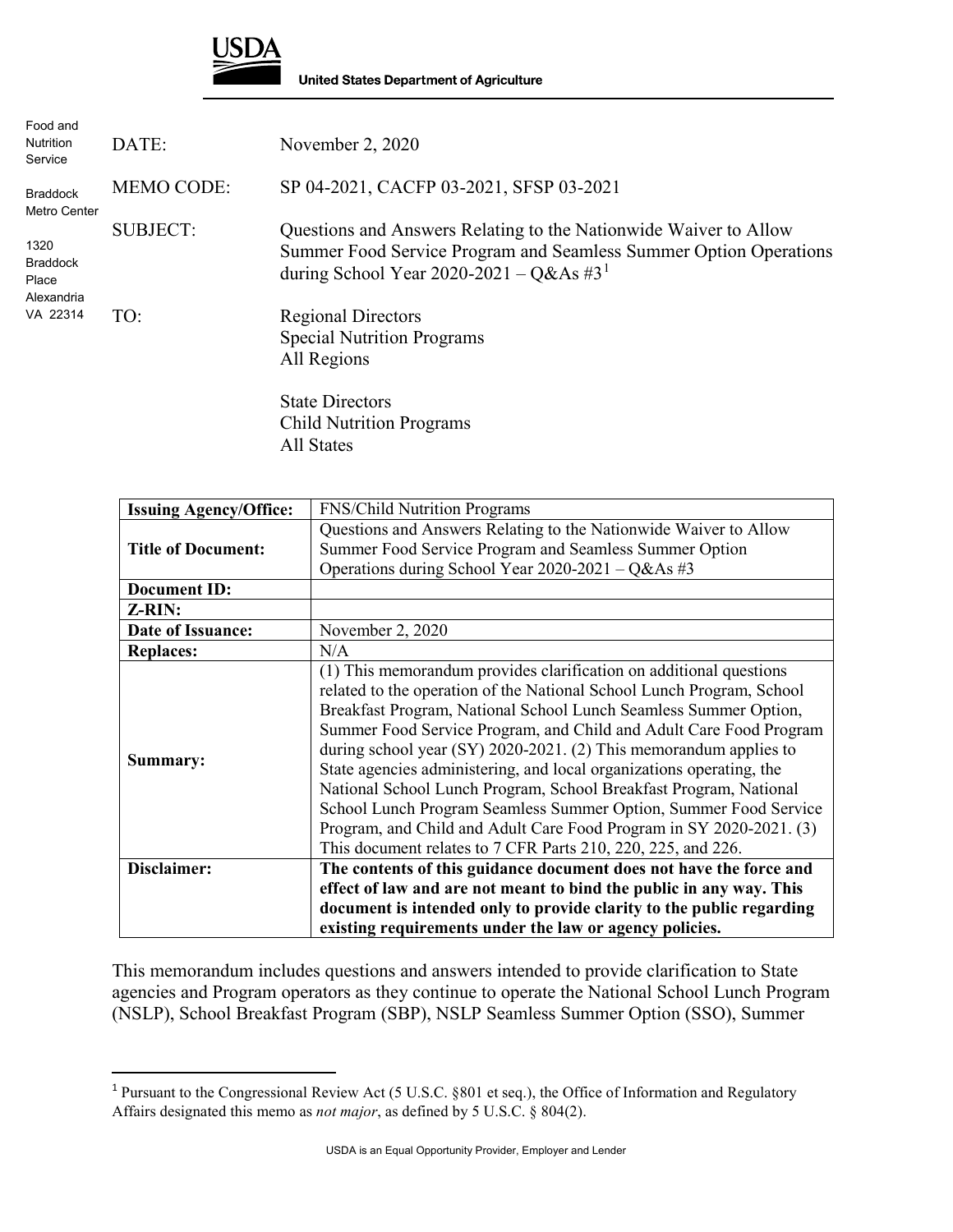Page 2

Food Service Program (SFSP), and Child and Adult Care Food Program (CACFP) during the school year.

Pursuant to the Families First Coronavirus Response Act (P.L. 116-127), and based on the exceptional circumstances of this public health emergency, the Food and Nutrition Service (FNS) has issued several nationwide waivers and has exercised existing statutory and regulatory authorities to support access to nutritious meals while minimizing potential exposure to the novel coronavirus. Additional information on the FNS Response to COVID-19 is available at [https:/www.fns.usda.gov/disaster/pandemic/covid-19.](https://www.fns.usda.gov/disaster/pandemic/covid-19)

FNS appreciates the exceptional effort of State agencies and local Program operators working to meet the nutritional needs of child and adult participants during a challenging time. State agencies are reminded to distribute this memorandum to Program operators immediately. Program operators should direct any questions concerning this guidance to their State agency. State agencies with questions should contact the appropriate FNS Regional Office.

Sincerely,

ang mFQ

Angela M. Kline **Director** Policy and Program Development Division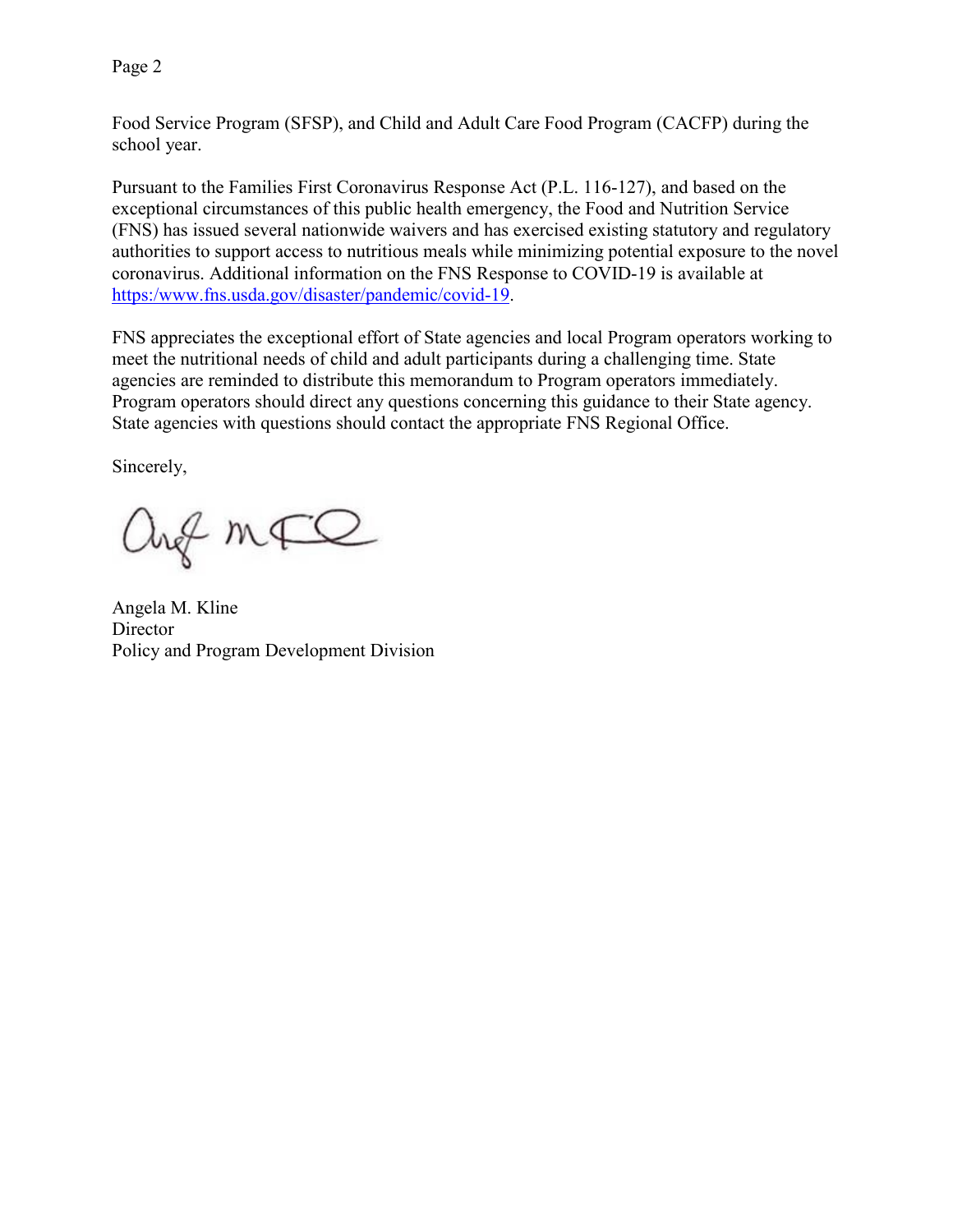#### **Questions and Answers**

## **SUMMER FOOD SERVICE PROGRAM (SFSP) and SEAMLESS SUMMER OPTION (SSO)**

## **1. Can a School Food Authority (SFA) operating an open SFSP/SSO site with noncongregate meal service serve meals to children not enrolled in the school, such as preschoolers?**

Yes. In 7 CFR 225.2, an open site is defined as one that is located in an eligible area and makes meals available to *all* children in the area in which the site is located. The SFA may serve those meals on a first-come, first-serve basis, as described in SFSP 05-2017: *Summer Food Service Program Questions and Answers*, December 1, 2016. If an SFA determines that it can offer meals to enrolled children and non-enrolled children, an open site is the appropriate meal distribution approach. If an SFA only has the capacity to serve enrolled children, a closed enrolled site is the appropriate choice. Please note, open sites may be approved to operate outside eligible areas under COVID–19: Child Nutrition Response #52, *Nationwide Waiver to Extend Area Eligibility Waivers – EXTENSION 2*.

# **2. For SFSP or SSO sites that will be able to serve congregate meals to a limited number of participants under COVID-19 restrictions, will they also be able to serve non-congregate meals to the remainder of participants?**

The nationwide waivers to allow meal service time flexibilities and non-congregate feeding in the Child Nutrition Programs during the coronavirus pandemic do not prohibit the service of congregate meals on site. Under these waivers, SFSP and SSO sites can provide meal service on site to participants in attendance. They can also arrange meal service pick-ups and/or provide meal delivery for participants who cannot remain on site due to group restrictions related to COVID-19. If the program operator or site determines there is a need and it is logistically feasible to implement these options, it can do so for all or part of its participants. Please note that for meal delivery service, follow the guidelines outlined in *Summer Food Service Program (SFSP) and Seamless Summer Option (SSO) Meal Delivery Using Existing Authority*, [https://www.fns.usda.gov/sfsp/covid-19/covid-19-meal-delivery.](https://gcc02.safelinks.protection.outlook.com/?url=https%3A%2F%2Fwww.fns.usda.gov%2Fsfsp%2Fcovid-19%2Fcovid-19-meal-delivery&data=02%7C01%7C%7Caef92247c777464c164808d819068766%7Ced5b36e701ee4ebc867ee03cfa0d4697%7C0%7C0%7C637286863110844369&sdata=zkpHTF%2F7Sp4T%2FCxRrSnwcYtd8D1OV2uEHUBhypJcN4k%3D&reserved=0)

# **CHILD AND ADULT CARE FOOD PROGRAM (CACFP)**

## **3. For CACFP At-risk Afterschool Programs and NSLP Afterschool Snacks, if the educational or enrichment activity is electronic and a child does not have access to the required electronic device, is the activity still considered available to all?**

As Program operators begin to plan enrichment activities for participating children, FNS encourages them to consider the ability of children to access various activities. It may be appropriate to offer some activities that children could participate in without internet access or electronic devices, such as books, activity packets, or coloring sheets. Team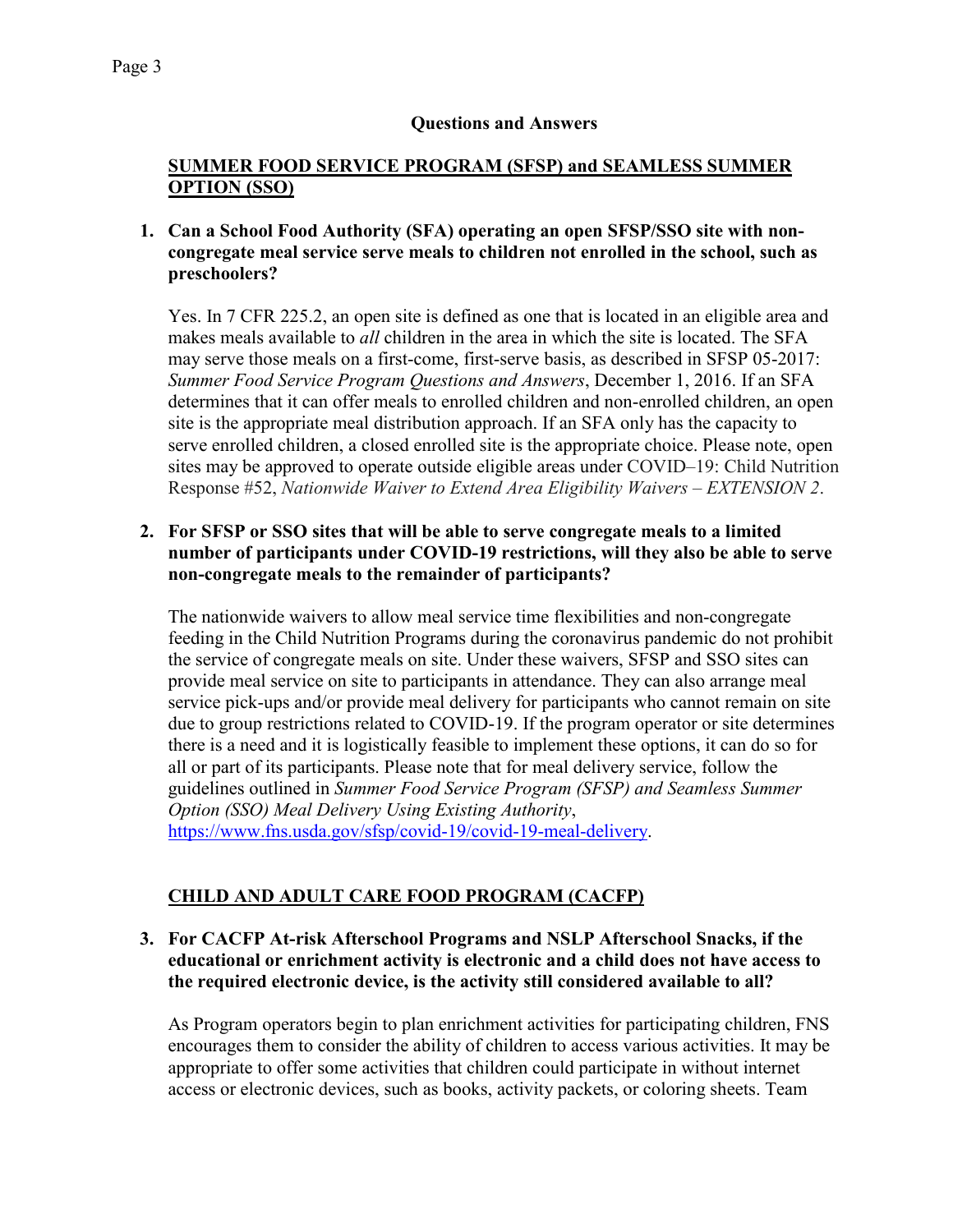Nutrition offers a variety of games, books, and nutrition education activities for children at: [https://www.fns.usda.gov/tn/digital-nutrition-resources-kids.](https://www.fns.usda.gov/tn/digital-nutrition-resources-kids) Although children are not required to participate in or complete an activity in order to receive an afterschool meal or snack, whatever activities are offered should include options that are accessible to all participating children.

## **4. May CACFP at-risk centers providing extended care during the day (both school hours and afterschool hours) claim reimbursement for a breakfast and/or lunch served in addition to the one meal and one snack allowed for at-risk?**

No. Centers that are only approved to operate under the CACFP at-risk component may not claim reimbursement for meals that exceed their program meal limitation of one meal and one snack per child, per day. CACFP child care centers that operate a separate daytime child care and at-risk afterschool program may be approved to claim reimbursement for up to two meals and one snack, or one meal and two snacks, per child, per day. This applies to children who attend just the daytime child care or attend both programs. For children that attend both programs, the center must ensure duplicate meals are not claimed. CACFP at-risk centers that wish to also operate a licensed child care program should contact their State agency for guidance.

# **5. Can current tier II family day care homes be moved to tier I with one month's worth of income during COVID-19 due to lower attendance or income, even if this does not reflect the yearly average? Can a tier I home's eligibility to claim their own child be re-determined during this time based on provider's income from the past month?**

Yes. A tier II family day care home's eligibility for tier I reimbursement may be redetermined with one month's worth of income, even if this does not reflect the yearly average. A tier I family day care home's ability to claim their own child may also be redetermined based on the provider's income from the past month.

# **6. As child care centers continue to open, they may have limited schedules and hours of operation. Can centers provide a combination of congregate and non-congregate meals?**

Yes. Under the nationwide waivers, child care centers that remain open can provide congregate meal services to children in attendance and arrange for non-congregate meal service pick-up or delivery for the children who are not in attendance. For example, a center that is open only until 2 pm may serve breakfast and lunch to children in a congregate setting, and then send the children home with an afternoon snack. The center must ensure that each child receives not more than one of any type of meal each day. For example, a child may not receive a congregate and a non-congregate lunch on the same day. The center must also ensure that it does not claim more than two meals and one snack per child, per day.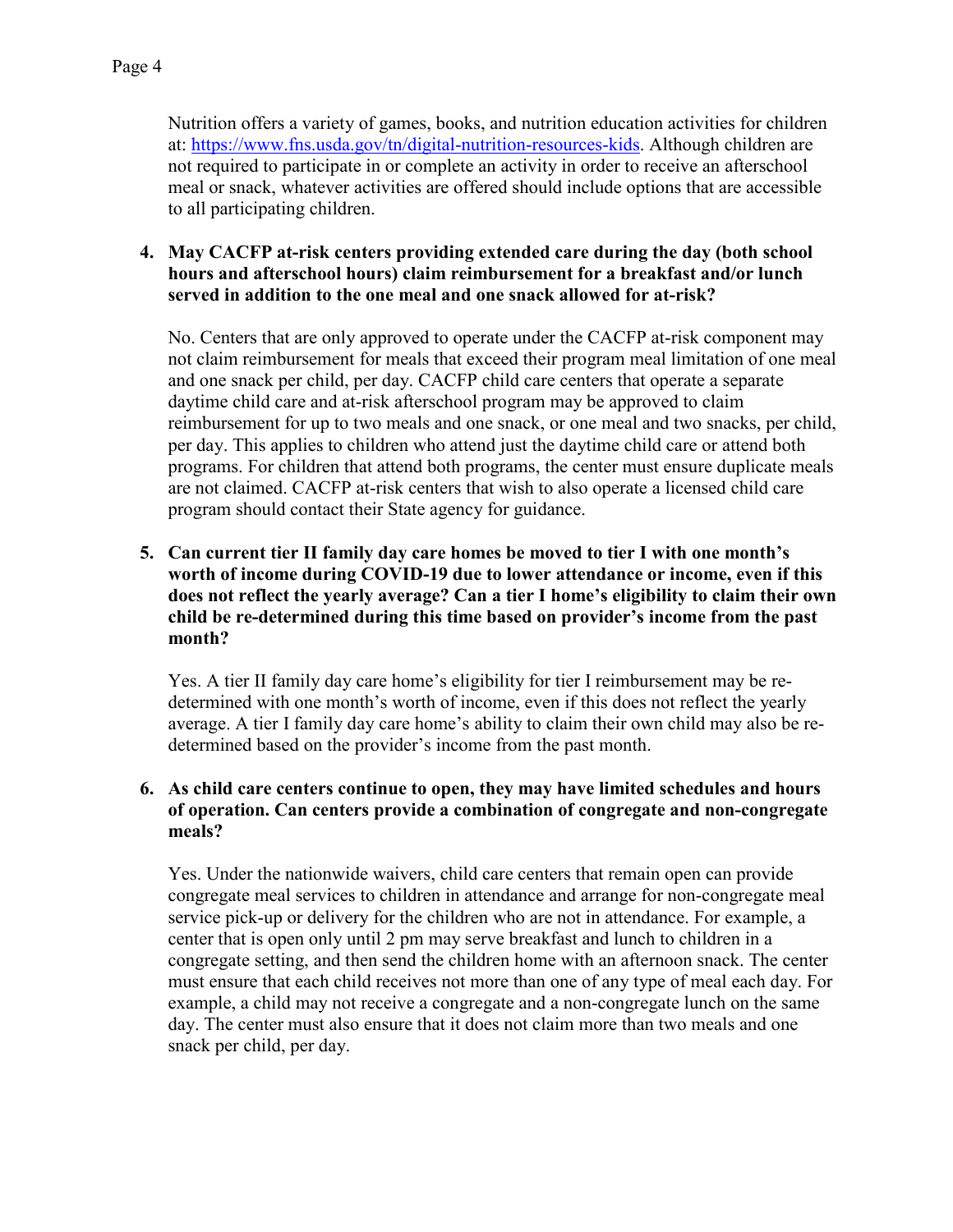# **SCHOOL MEAL PROGRAMS**

## **7. What is the verification deadline for SY 2020-2021?**

FNS recognizes that, during COVID-19, requiring local educational agencies (LEAs) to complete verification according to standard Program deadlines is burdensome for school officials, and could cause confusion for families with children attending schools operating SFSP/SSO. Under the authority permitted in Section 9(b)(3)(I)(ii) of the Richard B. Russell National School Lunch Act and 7 CFR 245.6a(b)(2)(ii), FNS is extending the verification deadline to February 28, 2021. All LEAs that collected school meal applications during SY 2020-2021 are required to conduct verification. Although schools may have transitioned to SFSP/SSO operations, because school meal applications were used to establish eligibility for P-EBT, verification is still necessary and required. LEAs have discretion to complete verification ahead of this deadline, if they have the administrative capability to do so.

### **8. May schools that were planning to conduct a Provision 2 base year during SY 2020- 2021 and then elected to operate SFSP/SSO calculate their NSLP/SBP claiming percentages and still use SY 2020-2021 as their Provision 2 Base Year?**

No. Schools that operated SFSP/SSO for all or a portion of SY 2020-2021 will not have complete base year counting and claiming data needed to establish monthly or annual percentages of meal counts by type. Therefore, generally, schools will be unable to conduct Provision 2 base years during SY 2020-2021. However, where schools were participating in the fourth year of a Provision 2 cycle during SY 2019-2020 and were ineligible for an extension, State agencies should consult with their FNS Regional Office for more guidance on conducting a streamlined Provision 2 base year. Additionally, schools that operated NSLP/SBP for the full 2020-21 school year may conduct a Provision 2 base year. For more information on Provision 2 cycle extensions and streamlined base years, please see Chapter 3 of FNS' Provision 2 Guidance Manual at: [https://www.fns.usda.gov/provision-2-guidance-national-school-lunch-and-school](https://www.fns.usda.gov/provision-2-guidance-national-school-lunch-and-school-breakfast-programs)[breakfast-programs.](https://www.fns.usda.gov/provision-2-guidance-national-school-lunch-and-school-breakfast-programs)

### **9. How will State agencies calculate eligibility for severe need breakfast and the extra 2 cent NSLP reimbursements?**

Schools operating a breakfast program may be determined eligible for severe need reimbursements if at least 40 percent of lunches served to students at the school in the second preceding school year were served free or at a reduced price (7 CFR 220.9(d)). SFAs may be determined eligible for an extra 2 cent reimbursement if 60 percent or more of the lunches served in the NSLP during the second preceding school year were served free or at a reduced price (7 CFR 210.4(b)(1)(ii)). Therefore, calculations to determine eligibility for severe need breakfast funding and extra 2 cent NSLP reimbursement for SY 2020-2021 will be calculated using data from SY 2018-2019. FNS will issue additional guidance regarding eligibility determinations for future years.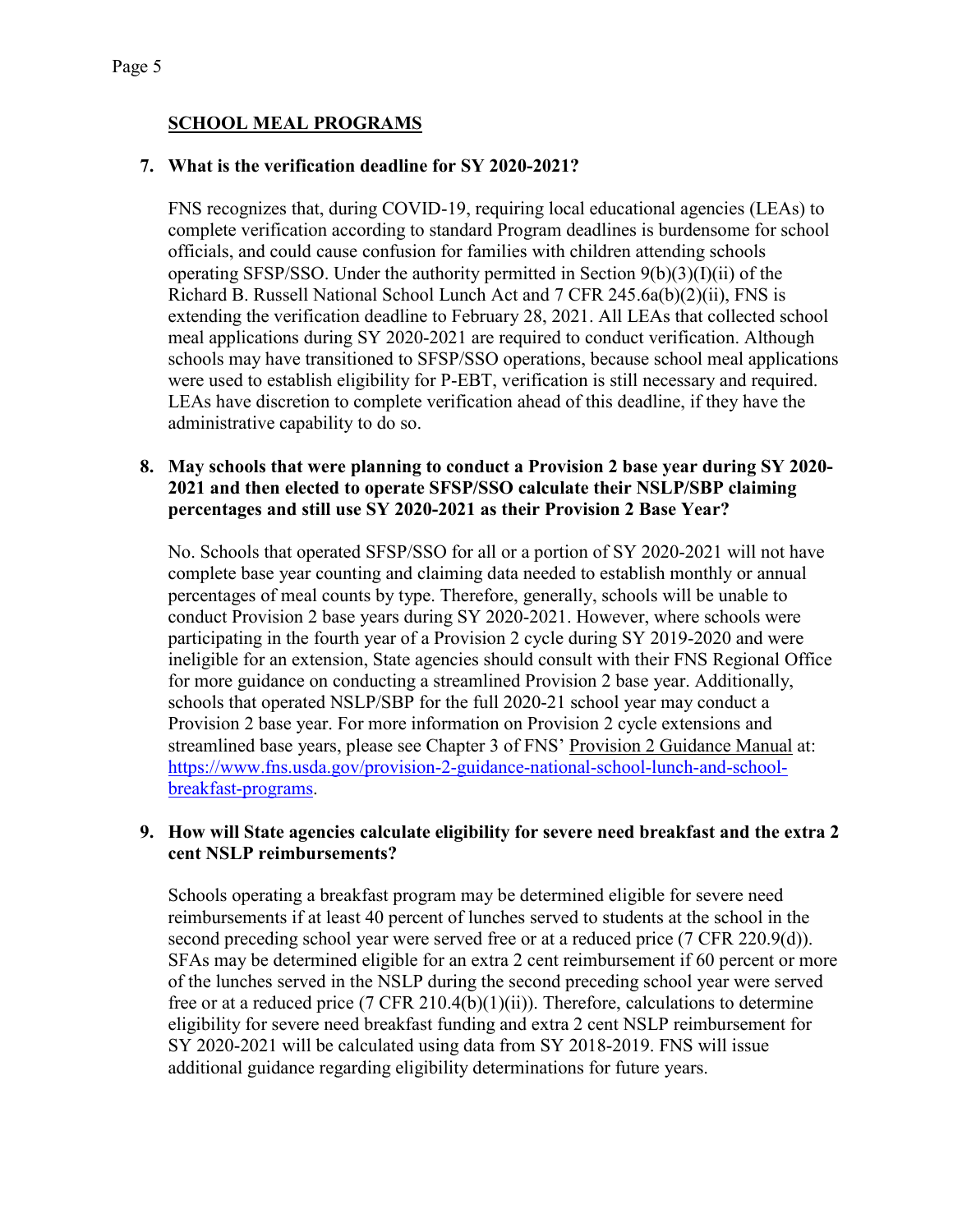## **10. Can residential child care institutions (RCCIs) operate SFSP/SSO under the**  *Nationwide Waiver to Allow Summer Food Service Program and Seamless Summer Option Operations through School Year 2020-2021***?**

Yes, SFAs operating RCCIs are permitted to operate the SFSP/SSO under the *Nationwide Waiver to Allow Summer Food Service Program and Seamless Summer Option Operations through School Year 2020-2021* in order to safely serve nutritious meals under COVID. Similarly, RCCIs may benefit from the additional flexibilities provided by SFSP during COVID 19.

RCCIs meet the definition of a school (42 USC §1760(d)(5), 7 CFR 210.2 (School)) and public or nonprofit private SFAs are eligible to sponsor SFSP/SSO (7 CFR 225.14(b)(1)). Additionally, the *Nationwide Waiver to Allow Summer Food Service Program and Seamless Summer Option Operations through School Year 2020-2021* states that SFAs may choose to serve meals through the SFSP or SSO, or may opt to participate under the School Meal Programs.Therefore, the *Nationwide Waiver to Allow Summer Food Service Program and Seamless Summer Option Operations through School Year 2020-2021* may apply to SFAs responsible for meal service at an RCCI.

SFAs providing meal service at RCCIs were not explicitly authorized to operate the SFSP/SSO under the flexibilities offered during school year (SY) 2019-2020, because, due to their residential nature, RCCIs were able to continue to serve children onsite. The flexibility was offered to traditional schools due to disruptions in onsite instruction. During SY 2019-2020, SFAs were able to participate in SFSP/SSO because the school closures were considered an unanticipated school closure. Because RCCIs were not closed, but continued to provide meals to children housed onsite, they were not considered operating under an unanticipated school closure. However, for SY 2020-2021, FNS is extending the summer programs due to COVID-19; this allows all SFAs to consider operating SFSP or SSO.

# **11. If an LEA is not currently providing meals through the National School Lunch Program is it still required to continue direct certification activities?**

Yes. Regardless of operational status, all NSLP-participating LEAs are expected to meet the provisions of  $7 \text{ CFR } 245.6(b)(3)$ , which requires that at minimum all LEAs must conduct direct certification with SNAP at least three times per school year. To assist LEAs, State agencies are strongly encouraged to continue with all scheduled data exchanges and matching activities to ensure access to timely results.

In most States direct certification is a highly automated process in which the exchange of participant data and record matching occurs on a frequent scheduled basis and with little or no human interaction. In these States with available "centralized" student data there is very little effort needed by LEA staff to input State match results into local-level systems and convey free status via direct certification. In other States without readily available "centralized" student data or for many non-public LEAs, LEAs initiate a match process by uploading student rosters into a State user-interface and are returned results. In either